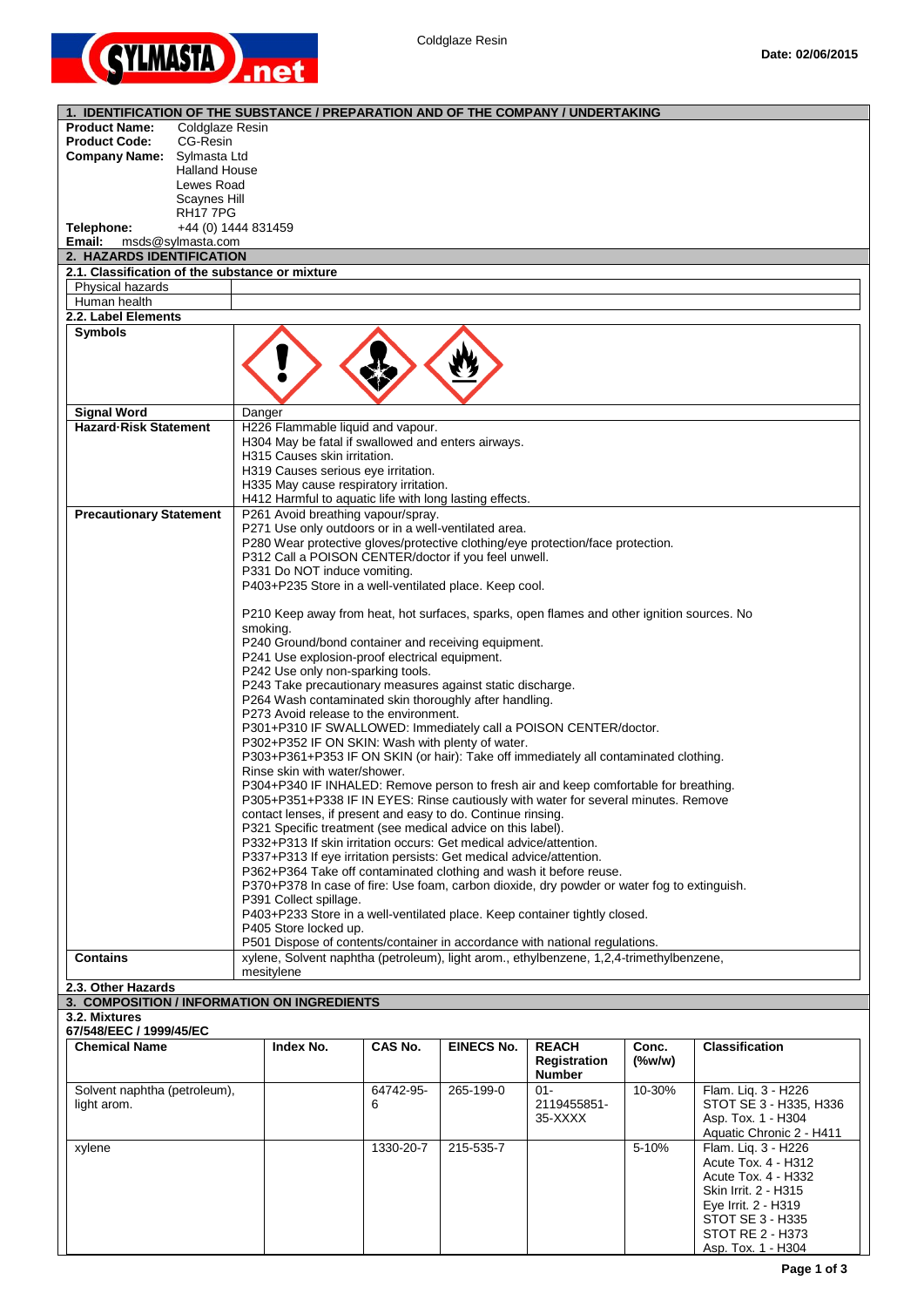|                                                                                           |                                                                                                                                                                                                                                                                                                                                                         |                                                                                                                                                                                |           |                                                                                                                                                            |          | Aquatic Chronic 3 - H412                                                                                                                                                                                                                                                               |
|-------------------------------------------------------------------------------------------|---------------------------------------------------------------------------------------------------------------------------------------------------------------------------------------------------------------------------------------------------------------------------------------------------------------------------------------------------------|--------------------------------------------------------------------------------------------------------------------------------------------------------------------------------|-----------|------------------------------------------------------------------------------------------------------------------------------------------------------------|----------|----------------------------------------------------------------------------------------------------------------------------------------------------------------------------------------------------------------------------------------------------------------------------------------|
| 1,2,4-trimethylbenzene                                                                    |                                                                                                                                                                                                                                                                                                                                                         | $95 - 63 - 6$                                                                                                                                                                  | 202-436-9 |                                                                                                                                                            | $1 - 5%$ | Flam. Lig. 3 - H226<br>Skin Irrit. 2 - H315<br>Eye Irrit. 2 - H319<br>STOT SE 3 - H335                                                                                                                                                                                                 |
|                                                                                           |                                                                                                                                                                                                                                                                                                                                                         |                                                                                                                                                                                |           |                                                                                                                                                            |          | Aquatic Chronic 2 - H411                                                                                                                                                                                                                                                               |
| n-Butyl Acetate                                                                           |                                                                                                                                                                                                                                                                                                                                                         | 123-86-4                                                                                                                                                                       | 204-658-1 | $01 -$<br>2119485493-<br>29-XXXX                                                                                                                           | $1 - 5%$ | Flam. Liq. 3 - H226<br>STOT SE 3 - H336                                                                                                                                                                                                                                                |
| mesitylene                                                                                |                                                                                                                                                                                                                                                                                                                                                         | 108-67-8                                                                                                                                                                       | 203-604-4 |                                                                                                                                                            | $1 - 5%$ | Flam. Lig. 3 - H226<br><b>STOT SE 3 - H335</b><br>Aquatic Chronic 2 - H411                                                                                                                                                                                                             |
| 2-Methoxy-1-methylethyl<br>Acetate                                                        |                                                                                                                                                                                                                                                                                                                                                         | 108-65-6                                                                                                                                                                       | 203-603-9 | $01 -$<br>2119475791-<br>29-XXXX                                                                                                                           | $1 - 5%$ | Flam. Liq. 3 - H226                                                                                                                                                                                                                                                                    |
| ethylbenzene                                                                              |                                                                                                                                                                                                                                                                                                                                                         | $100 - 41 - 4$                                                                                                                                                                 | 202-849-4 |                                                                                                                                                            | $1 - 5%$ | Flam. Liq. 2 - H225<br>Acute Tox. 4 - H332<br><b>STOT RE 2 - H373</b><br>Asp. Tox. 1 - H304                                                                                                                                                                                            |
| Butan-1-ol                                                                                |                                                                                                                                                                                                                                                                                                                                                         | $71-36-3$                                                                                                                                                                      | 200-751-6 |                                                                                                                                                            | $< 1\%$  | Flam. Liq. 3 - H226<br>Acute Tox. 4 - H302<br>Skin Irrit. 2 - H315<br>Eye Dam. 1 - H318<br>STOT SE 3 - H335, H336                                                                                                                                                                      |
| The Full Text for all H-Phrases are Displayed in Section 16                               |                                                                                                                                                                                                                                                                                                                                                         |                                                                                                                                                                                |           |                                                                                                                                                            |          |                                                                                                                                                                                                                                                                                        |
| <b>4. FIRST AID MEASURES</b><br>4.1. Description of first aid measures.                   |                                                                                                                                                                                                                                                                                                                                                         |                                                                                                                                                                                |           |                                                                                                                                                            |          |                                                                                                                                                                                                                                                                                        |
| <b>Inhalation</b>                                                                         |                                                                                                                                                                                                                                                                                                                                                         |                                                                                                                                                                                |           |                                                                                                                                                            |          |                                                                                                                                                                                                                                                                                        |
| Eye contact                                                                               | Remove person to fresh air and keep comfortable for breathing. If breathing stops, provide<br>artificial respiration. Never give anything by mouth to an unconscious person. Get medical<br>attention if symptoms are severe or persist.<br>Remove any contact lenses and open eyelids wide apart. Rinse with water. Continue to rinse                  |                                                                                                                                                                                |           |                                                                                                                                                            |          |                                                                                                                                                                                                                                                                                        |
|                                                                                           |                                                                                                                                                                                                                                                                                                                                                         |                                                                                                                                                                                |           |                                                                                                                                                            |          |                                                                                                                                                                                                                                                                                        |
| Skin contact                                                                              |                                                                                                                                                                                                                                                                                                                                                         | for at least 15 minutes. Get medical attention if symptoms are severe or persist after washing.<br>Remove contaminated clothing immediately and wash skin with soap and water. |           |                                                                                                                                                            |          |                                                                                                                                                                                                                                                                                        |
| Ingestion                                                                                 | Get medical attention immediately. Do not induce vomiting. Keep affected person warm and at<br>rest.                                                                                                                                                                                                                                                    |                                                                                                                                                                                |           |                                                                                                                                                            |          |                                                                                                                                                                                                                                                                                        |
| Note to doctor                                                                            | Move affected person to fresh air and keep warm and at rest in a position comfortable for<br>breathing. If in doubt, get medical attention promptly. Never give anything by mouth to an<br>unconscious person.<br>The severity of the symptoms described will vary dependent on the concentration and the<br>length of exposure. Treat symptomatically. |                                                                                                                                                                                |           |                                                                                                                                                            |          |                                                                                                                                                                                                                                                                                        |
|                                                                                           |                                                                                                                                                                                                                                                                                                                                                         |                                                                                                                                                                                |           |                                                                                                                                                            |          |                                                                                                                                                                                                                                                                                        |
|                                                                                           | Treat symptomatically.                                                                                                                                                                                                                                                                                                                                  |                                                                                                                                                                                |           |                                                                                                                                                            |          |                                                                                                                                                                                                                                                                                        |
| 5. FIRE-FIGHTING MEASURES                                                                 |                                                                                                                                                                                                                                                                                                                                                         |                                                                                                                                                                                |           |                                                                                                                                                            |          |                                                                                                                                                                                                                                                                                        |
| 5.1. Extinguishing media<br>5.2. Special hazards arising from the<br>substance or mixture |                                                                                                                                                                                                                                                                                                                                                         |                                                                                                                                                                                |           | Extinguish with alcohol-resistant foam, carbon dioxide, dry powder or water fog.<br>Do not use water jet as an extinguisher, as this will spread the fire. |          |                                                                                                                                                                                                                                                                                        |
| 5.3. Advice for firefighters                                                              |                                                                                                                                                                                                                                                                                                                                                         |                                                                                                                                                                                |           |                                                                                                                                                            |          | Containers can burst violently or explode when heated, due to excessive pressure build-up.                                                                                                                                                                                             |
|                                                                                           |                                                                                                                                                                                                                                                                                                                                                         | Carbon dioxide (CO2). Carbon monoxide (CO).                                                                                                                                    |           |                                                                                                                                                            |          | Thermal decomposition or combustion products may include the following substances:                                                                                                                                                                                                     |
|                                                                                           |                                                                                                                                                                                                                                                                                                                                                         |                                                                                                                                                                                |           |                                                                                                                                                            |          | Control run-off water by containing and keeping it out of sewers and watercourses.                                                                                                                                                                                                     |
|                                                                                           |                                                                                                                                                                                                                                                                                                                                                         | protective                                                                                                                                                                     |           |                                                                                                                                                            |          | Wear positive-pressure self-contained breathing apparatus (SCBA) and appropriate                                                                                                                                                                                                       |
|                                                                                           |                                                                                                                                                                                                                                                                                                                                                         |                                                                                                                                                                                |           |                                                                                                                                                            |          | clothing. Firefighter's clothing conforming to European standard EN469 (including helmets,<br>protective boots and gloves) will provide a basic level of protection for chemical incidents.                                                                                            |
| 6. ACCIDENTAL RELEASE MEASURES                                                            |                                                                                                                                                                                                                                                                                                                                                         |                                                                                                                                                                                |           |                                                                                                                                                            |          |                                                                                                                                                                                                                                                                                        |
| 6.1. Personal precautions, protective<br>equipment and emergency procedures               |                                                                                                                                                                                                                                                                                                                                                         | skin and eyes. Provide adequate ventilation.                                                                                                                                   |           |                                                                                                                                                            |          | No smoking, sparks, flames or other sources of ignition near spillage. Keep unnecessary and<br>unprotected personnel away from the spillage. Avoid inhalation of vapours and contact with                                                                                              |
| 6.2. Environmental precautions                                                            |                                                                                                                                                                                                                                                                                                                                                         |                                                                                                                                                                                |           |                                                                                                                                                            |          | The product is immiscible with water and will sediment in water systems. Avoid release to the                                                                                                                                                                                          |
| 6.3. Methods and material for                                                             |                                                                                                                                                                                                                                                                                                                                                         |                                                                                                                                                                                |           | environment. Avoid discharge into drains or watercourses or onto the ground.                                                                               |          | Absorb spillage with sand or other inert absorbent. For personal protection, see Section 8.                                                                                                                                                                                            |
| containment and cleaning up                                                               |                                                                                                                                                                                                                                                                                                                                                         | See Section 11 for additional information on health<br>hazards.                                                                                                                |           |                                                                                                                                                            |          |                                                                                                                                                                                                                                                                                        |
| 7. HANDLING AND STORAGE                                                                   |                                                                                                                                                                                                                                                                                                                                                         |                                                                                                                                                                                |           |                                                                                                                                                            |          |                                                                                                                                                                                                                                                                                        |
| 7.1. Precautions for safe handling                                                        |                                                                                                                                                                                                                                                                                                                                                         |                                                                                                                                                                                |           |                                                                                                                                                            |          | Restricted to professional users. Use only in well-ventilated areas. Keep away from heat, hot                                                                                                                                                                                          |
| 7.2. Conditions for safe storage,<br>including any incompatibilities                      |                                                                                                                                                                                                                                                                                                                                                         | Alkalis. Avoid contact with oxidising agents.                                                                                                                                  |           | surfaces, sparks, open flames and other ignition sources. No smoking.                                                                                      |          | Store at temperatures between 5°C and 35°C. Store in tightly-closed, original container in a<br>dry, cool and well-ventilated place. Keep away from heat, hot surfaces, sparks, open flames<br>and other ignition sources. No smoking. Store away from the following materials: Acids. |
|                                                                                           |                                                                                                                                                                                                                                                                                                                                                         | Flammable liquid storage.                                                                                                                                                      |           |                                                                                                                                                            |          |                                                                                                                                                                                                                                                                                        |
| 8. EXPOSURE CONTROLS / PERSONAL PROTECTION                                                |                                                                                                                                                                                                                                                                                                                                                         |                                                                                                                                                                                |           | The identified uses for this product are detailed in Section 1.2.                                                                                          |          |                                                                                                                                                                                                                                                                                        |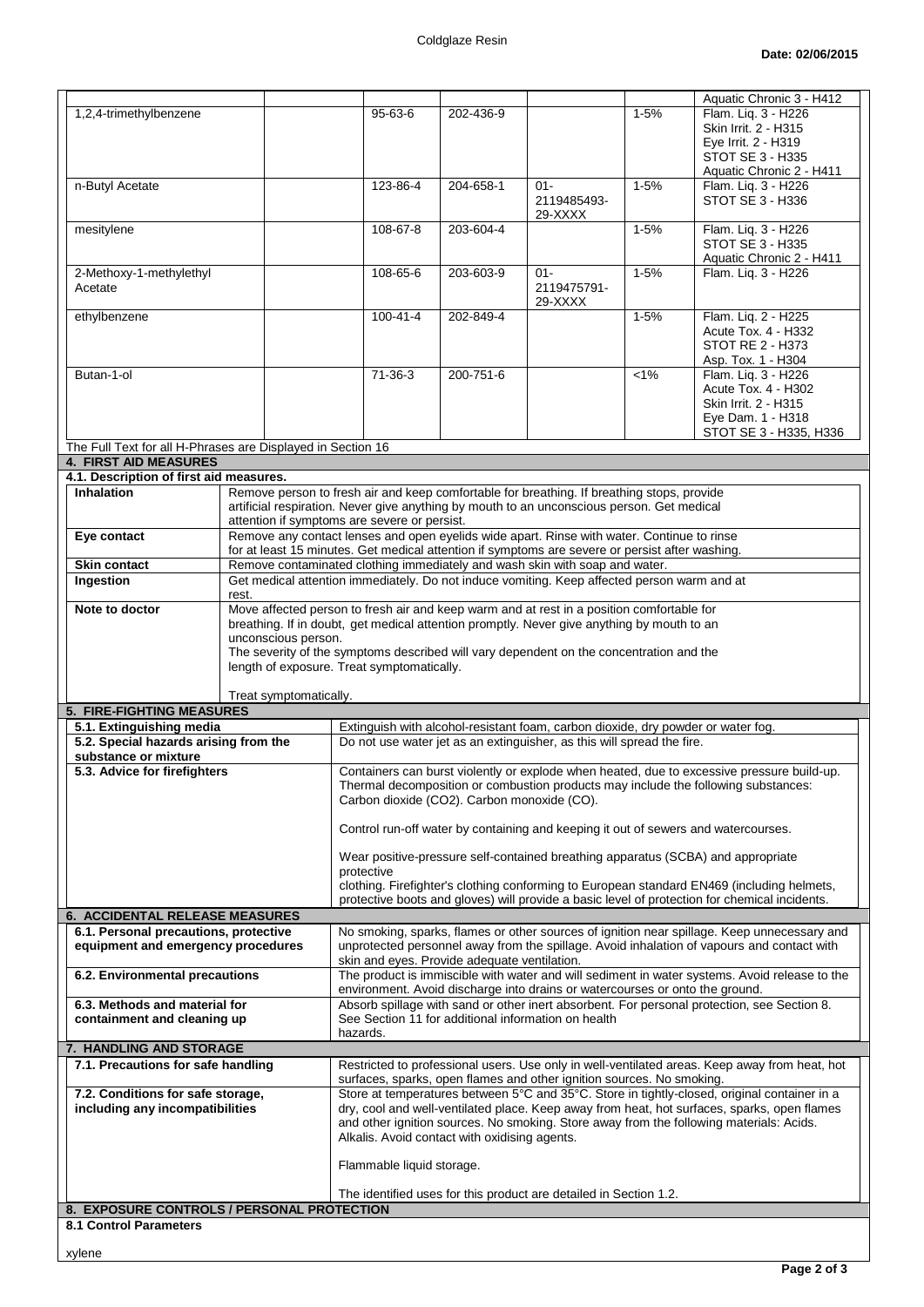| Long-term exposure limit (8-hour TWA): WEL 50 ppm 220 mg/m <sup>3</sup><br>Short-term exposure limit (15-minute): WEL 100 ppm 441 mg/m <sup>3</sup>                                                                                                                                                                                                                                                                                                                                                                                                                                                                                                                                                                                |                                                                                                |                                                                                                                                                                    |  |  |  |  |
|------------------------------------------------------------------------------------------------------------------------------------------------------------------------------------------------------------------------------------------------------------------------------------------------------------------------------------------------------------------------------------------------------------------------------------------------------------------------------------------------------------------------------------------------------------------------------------------------------------------------------------------------------------------------------------------------------------------------------------|------------------------------------------------------------------------------------------------|--------------------------------------------------------------------------------------------------------------------------------------------------------------------|--|--|--|--|
| n-Butyl Acetate<br>Long-term exposure limit (8-hour TWA): WEL 150 ppm 724 mg/m <sup>3</sup><br>Short-term exposure limit (15-minute): WEL 200 ppm 966 mg/m <sup>3</sup><br>2-Methoxy-1-methylethyl Acetate<br>Long-term exposure limit (8-hour TWA): WEL 50 ppm 274 mg/m <sup>3</sup><br>Short-term exposure limit (15-minute): WEL 100 ppm 548 mg/m <sup>3</sup><br>Sk<br>ethylbenzene<br>Long-term exposure limit (8-hour TWA): WEL 100 ppm 441 mg/m <sup>3</sup><br>Short-term exposure limit (15-minute): WEL 125 ppm 552 mg/m <sup>3</sup><br>Sk<br>Butan-1-ol<br>Short-term exposure limit (15-minute): WEL 50 ppm 154 mg/m <sup>3</sup><br>Sk<br>WEL = Workplace Exposure Limit<br>$Sk = Can be absorbed through the skin.$ |                                                                                                |                                                                                                                                                                    |  |  |  |  |
| <b>8.2 Exposure Controls</b>                                                                                                                                                                                                                                                                                                                                                                                                                                                                                                                                                                                                                                                                                                       |                                                                                                |                                                                                                                                                                    |  |  |  |  |
| 8.2.1. Appropriate<br>engineering controls                                                                                                                                                                                                                                                                                                                                                                                                                                                                                                                                                                                                                                                                                         |                                                                                                | Provide adequate general and local exhaust ventilation.                                                                                                            |  |  |  |  |
| 8.2.2. Individual protection                                                                                                                                                                                                                                                                                                                                                                                                                                                                                                                                                                                                                                                                                                       |                                                                                                |                                                                                                                                                                    |  |  |  |  |
| measures<br>Eye / face protection                                                                                                                                                                                                                                                                                                                                                                                                                                                                                                                                                                                                                                                                                                  |                                                                                                | Wear eye protection.                                                                                                                                               |  |  |  |  |
| Skin protection - Hand protection                                                                                                                                                                                                                                                                                                                                                                                                                                                                                                                                                                                                                                                                                                  |                                                                                                | Wear protective gloves. Provide eyewash station and safety shower.                                                                                                 |  |  |  |  |
| <b>Respiratory protection</b>                                                                                                                                                                                                                                                                                                                                                                                                                                                                                                                                                                                                                                                                                                      |                                                                                                | If ventilation is inadequate, suitable respiratory protection must be worn.<br>Wash at the end of each work shift and before eating, smoking and using the toilet. |  |  |  |  |
| <b>Hygiene Measures</b><br><b>Environmental Exposure</b>                                                                                                                                                                                                                                                                                                                                                                                                                                                                                                                                                                                                                                                                           |                                                                                                | Keep container tightly sealed when not in use.                                                                                                                     |  |  |  |  |
| 9. PHYSICAL AND CHEMICAL PROPERTIES                                                                                                                                                                                                                                                                                                                                                                                                                                                                                                                                                                                                                                                                                                |                                                                                                |                                                                                                                                                                    |  |  |  |  |
| 9.1. Information on basic physical and chemical properties                                                                                                                                                                                                                                                                                                                                                                                                                                                                                                                                                                                                                                                                         |                                                                                                |                                                                                                                                                                    |  |  |  |  |
| <b>State</b>                                                                                                                                                                                                                                                                                                                                                                                                                                                                                                                                                                                                                                                                                                                       | Colourless liquid.                                                                             |                                                                                                                                                                    |  |  |  |  |
| Colour<br>Odour                                                                                                                                                                                                                                                                                                                                                                                                                                                                                                                                                                                                                                                                                                                    | Water-white.                                                                                   |                                                                                                                                                                    |  |  |  |  |
| <b>Boiling Point</b>                                                                                                                                                                                                                                                                                                                                                                                                                                                                                                                                                                                                                                                                                                               | 115 - 165°C                                                                                    | Characteristic. Organic solvents.                                                                                                                                  |  |  |  |  |
| <b>Relative density</b>                                                                                                                                                                                                                                                                                                                                                                                                                                                                                                                                                                                                                                                                                                            | 1.00                                                                                           |                                                                                                                                                                    |  |  |  |  |
| <b>Upper/lower flammability</b>                                                                                                                                                                                                                                                                                                                                                                                                                                                                                                                                                                                                                                                                                                    |                                                                                                | Lower flammable/explosive limit: 0.7 %                                                                                                                             |  |  |  |  |
| or explosive limits<br><b>Flash Point</b>                                                                                                                                                                                                                                                                                                                                                                                                                                                                                                                                                                                                                                                                                          | $23 - 60^{\circ}C$                                                                             |                                                                                                                                                                    |  |  |  |  |
| <b>10. STABILITY AND REACTIVITY</b>                                                                                                                                                                                                                                                                                                                                                                                                                                                                                                                                                                                                                                                                                                |                                                                                                |                                                                                                                                                                    |  |  |  |  |
|                                                                                                                                                                                                                                                                                                                                                                                                                                                                                                                                                                                                                                                                                                                                    | 10.2. Chemical Stability   Stable at normal ambient temperatures and when used as recommended. |                                                                                                                                                                    |  |  |  |  |
| 10.3 Possibility of hazardous                                                                                                                                                                                                                                                                                                                                                                                                                                                                                                                                                                                                                                                                                                      |                                                                                                | Avoid contact with the following materials: Strong acids. Strong alkalis. Strong oxidising                                                                         |  |  |  |  |
| agents.<br>reactions                                                                                                                                                                                                                                                                                                                                                                                                                                                                                                                                                                                                                                                                                                               |                                                                                                |                                                                                                                                                                    |  |  |  |  |
| 10.4. Conditions to Avoid                                                                                                                                                                                                                                                                                                                                                                                                                                                                                                                                                                                                                                                                                                          |                                                                                                | Thermal decomposition or combustion products may include the following substances:<br>Carbon monoxide (CO). Carbon dioxide (CO2).                                  |  |  |  |  |
|                                                                                                                                                                                                                                                                                                                                                                                                                                                                                                                                                                                                                                                                                                                                    |                                                                                                |                                                                                                                                                                    |  |  |  |  |
| <b>11. TOXICOLOGICAL INFORMATION</b><br>11.1.4. Toxicological Information                                                                                                                                                                                                                                                                                                                                                                                                                                                                                                                                                                                                                                                          |                                                                                                |                                                                                                                                                                    |  |  |  |  |
|                                                                                                                                                                                                                                                                                                                                                                                                                                                                                                                                                                                                                                                                                                                                    |                                                                                                |                                                                                                                                                                    |  |  |  |  |
| Acute toxicity - dermal<br>ATE dermal (mg/kg) 15,644.56<br>Acute toxicity - inhalation<br>ATE inhalation (gases ppm) 60,444.87                                                                                                                                                                                                                                                                                                                                                                                                                                                                                                                                                                                                     |                                                                                                |                                                                                                                                                                    |  |  |  |  |
| ATE inhalation (vapours mg/l) 283.51                                                                                                                                                                                                                                                                                                                                                                                                                                                                                                                                                                                                                                                                                               |                                                                                                |                                                                                                                                                                    |  |  |  |  |
| <b>12. ECOLOGICAL INFORMATION</b><br>12.1. Toxicity                                                                                                                                                                                                                                                                                                                                                                                                                                                                                                                                                                                                                                                                                |                                                                                                |                                                                                                                                                                    |  |  |  |  |
| Toxicity<br>Persistence and degradability<br>Bioaccumulative potential<br>Mobility in soil<br>Results of PBT and vPvB assessment                                                                                                                                                                                                                                                                                                                                                                                                                                                                                                                                                                                                   |                                                                                                |                                                                                                                                                                    |  |  |  |  |
| <b>13. DISPOSAL CONSIDERATIONS</b>                                                                                                                                                                                                                                                                                                                                                                                                                                                                                                                                                                                                                                                                                                 |                                                                                                |                                                                                                                                                                    |  |  |  |  |
| Disposal operations: Waste, residues, empty containers, discarded work clothes and contaminated cleaning<br>materials should be collected in designated containers, labelled with their contents.                                                                                                                                                                                                                                                                                                                                                                                                                                                                                                                                  |                                                                                                |                                                                                                                                                                    |  |  |  |  |
| Absorb in vermiculite, dry sand or earth and place into containers. Dispose of waste to<br>licensed waste disposal site in accordance with the requirements of the local Waste Disposal Authority.                                                                                                                                                                                                                                                                                                                                                                                                                                                                                                                                 |                                                                                                |                                                                                                                                                                    |  |  |  |  |
| Disposal of this product, process solutions, residues and by-products should at all times<br>comply with the requirements of environmental protection and waste disposal legislation and<br>any local authority requirements. Dispose of contents/container in accordance with national                                                                                                                                                                                                                                                                                                                                                                                                                                            |                                                                                                |                                                                                                                                                                    |  |  |  |  |